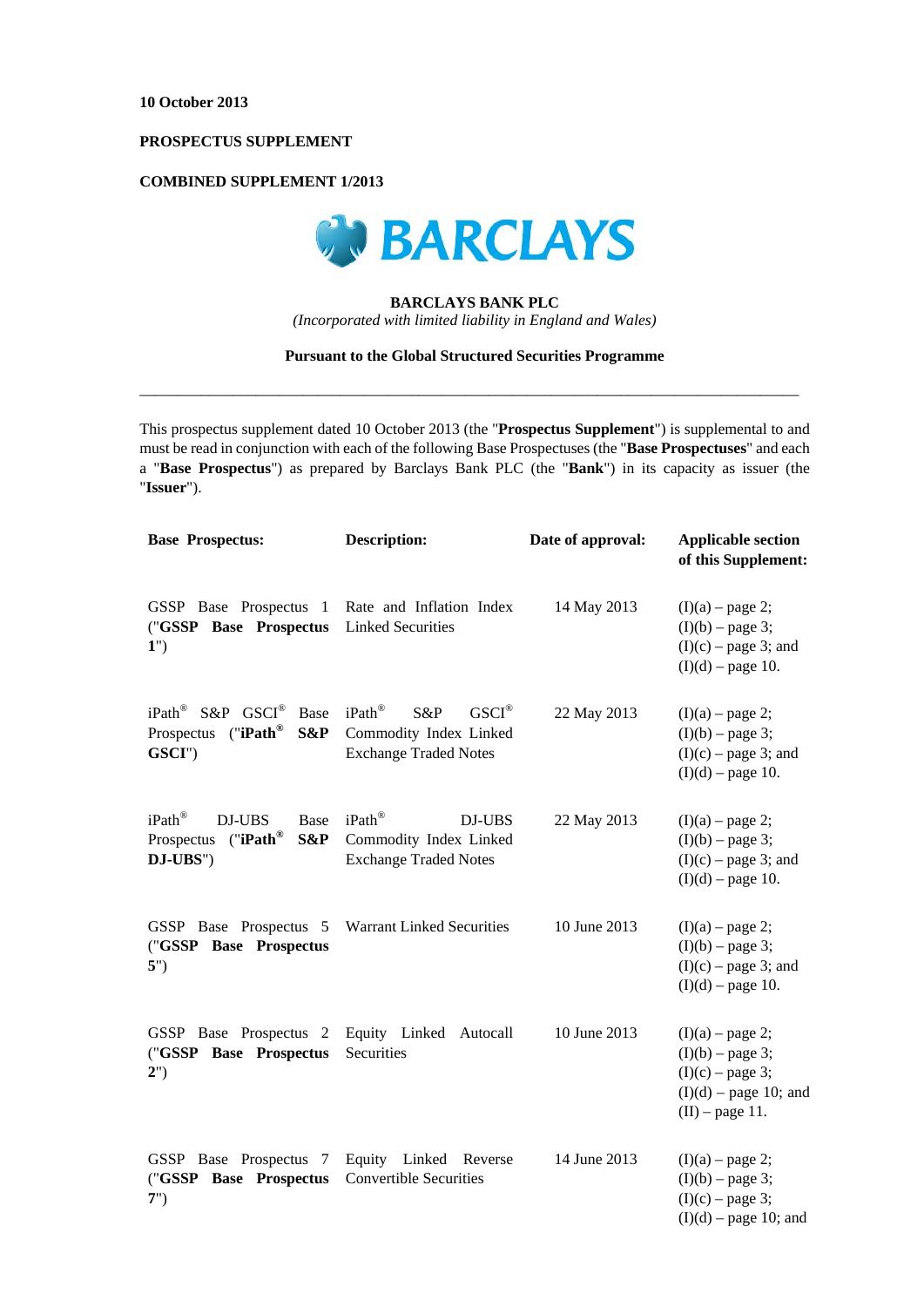$(II)$  – page 11.

| GSSP Base Prospectus 3 Equity-index Linked debt<br>("GSSP Base Prospectus<br>3")                                                                  | Securities                                                                                                                      | 19 June 2013 | $(I)(a)$ – page 2;<br>$(I)(b)$ – page 3;<br>$(I)(c)$ – page 3; and<br>$(I)(d)$ – page 10. |
|---------------------------------------------------------------------------------------------------------------------------------------------------|---------------------------------------------------------------------------------------------------------------------------------|--------------|-------------------------------------------------------------------------------------------|
| iPath <sup>®</sup> S&P 500 VIX Base<br>Prospectus ("iPath® S&P<br><b>500 VIX")</b>                                                                | iPath® S&P 500 VIX<br>Short-Term<br>Futures <sup>™</sup> /Mid-Term<br>$Futures^{\mathbb{N}}$<br>Exchange<br><b>Traded Notes</b> | 2 July 2013  | $(I)(a)$ – page 2;<br>$(I)(b)$ – page 3;<br>$(I)(c)$ – page 3; and<br>$(I)(d)$ – page 10. |
| $iPath^{\circledR}$<br>$VSTOXX^{\circledR}$<br>Mid-Term Base Prospectus<br>("iPath $^{\circ}$<br>VSTOXX <sup>®</sup><br>Mid-Term")                | $iPath^{\circledR}$<br>VSTOXX <sup>®</sup><br>Mid-Term Futures Total<br>Return Exchange Traded<br><b>Notes</b>                  | 2 July 2013  | $(I)(a)$ – page 2;<br>$(I)(b)$ – page 3;<br>$(I)(c)$ – page 3; and<br>$(I)(d)$ – page 10. |
| iPath®<br>VSTOXX <sup>®</sup><br>Short-Term Base Prospectus<br>("iPath $^{\circledR}$<br>$\mathbf{VSTOX}\mathbf{X}^{\circledast}$<br>Short-Term") | $iPath^{\circledR}$<br>VSTOXX <sup>®</sup><br>Short-Term Futures Total<br>Return Exchange Traded<br><b>Notes</b>                | 2 July 2013  | $(I)(a)$ – page 2;<br>$(I)(b)$ – page 3;<br>$(I)(c)$ – page 3; and<br>$(I)(d)$ – page 10. |

This Prospectus Supplement constitutes a base prospectus supplement in respect of the Base Prospectuses for the purposes of Directive 2003/71/EC (and amendments thereto) (the "**Prospectus Directive**") and for the purpose of Section 87G of the UK Financial Services and Markets Act 2000 ("**FSMA**").

The purpose of this Prospectus Supplement is to (i) disclose certain significant new factors relating to the Issuer and its subsidiary undertakings (together, the "**Group**") and (ii) correct certain material mistakes and/or inaccuracies that are capable of affecting the assessment of securities issued pursuant to any Base Prospectus.

#### **(I) Significant new factors**

- (i) GSSP Base Prospectus 1;
- (ii) GSSP Base Prospectus 2;
- (iii) GSSP Base Prospectus 3;
- (iv) GSSP Base Prospectus 5;
- (v) GSSP Base Prospectus 7;
- (vi)  $iPath^{\circledR}$  S&P GSCI;
- (vii)  $iPath^{\circledR}$  S&P DJ-UBS;
- (viii) iPath<sup>®</sup> S&P 500 VIX;
- (ix) iPath<sup>®</sup> VSTOXX<sup>®</sup> Mid-Term; and
- (x) iPath<sup>®</sup> VSTOXX<sup>®</sup> Short-Term.

The following paragraphs shall supplement each of the above listed Base Prospectuses:

#### **(a) Documents Incorporated by Reference**

### (i) **Incorporation by reference of the joint unaudited Interim Management Results Announcement of the Issuer and Barclays PLC in respect of the six months ended 30 June 2013.**

The joint unaudited Interim Management Results Announcement of the Issuer and Barclays PLC was filed with the United States Securities and Exchange Commission (the "**SEC**") on Form 6-K on Film Number 13996454 on 30 July 2013 in respect of the six months ended 30 June 2013 (the "**30 June 2013 Interim Management Results Announcement**") and with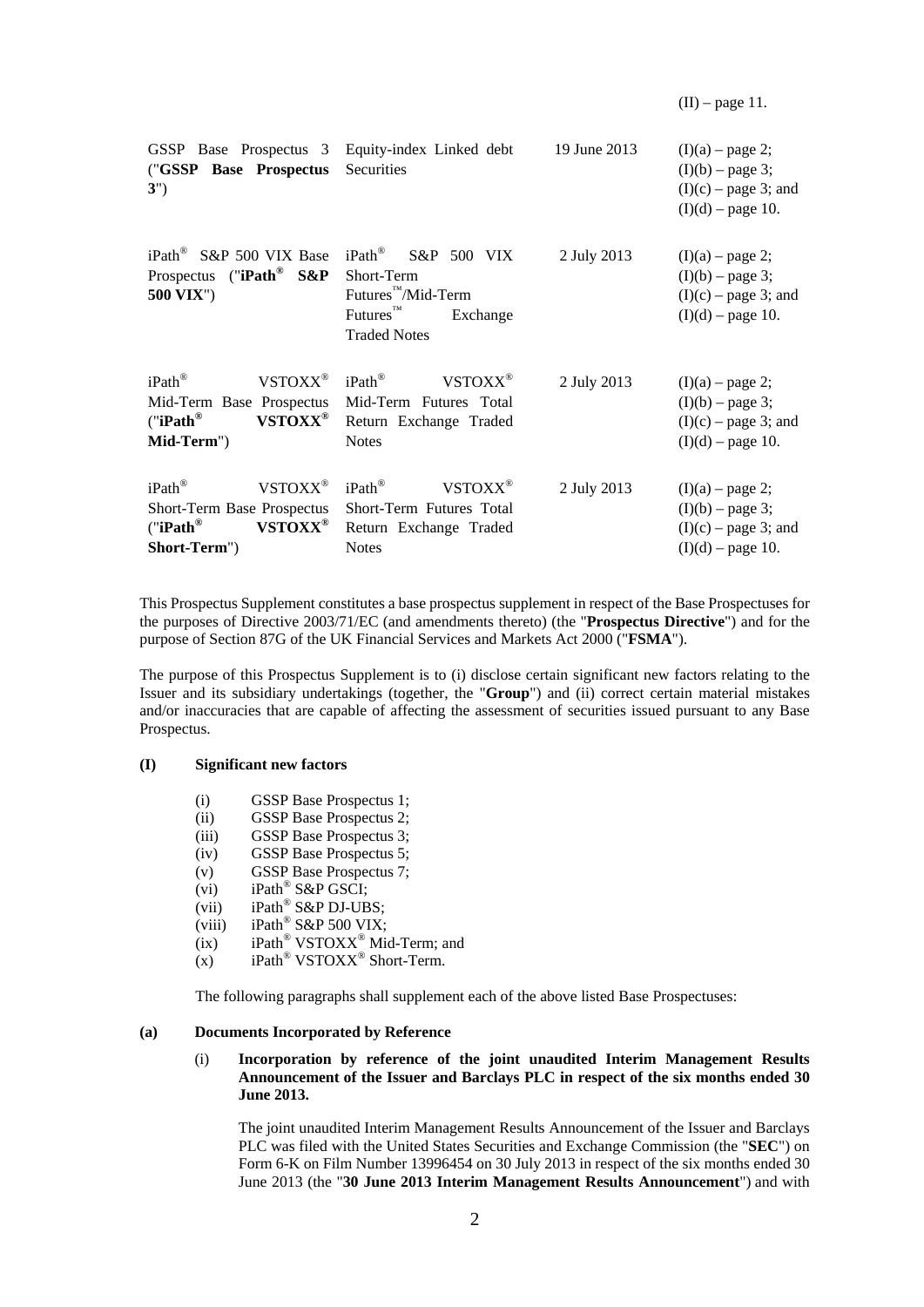the Financial Conduct Authority (the "**FCA**"). The 30 June 2013 Interim Management Results Announcement shall be deemed to be incorporated by reference into, and form part of, each of the above listed Base Prospectuses.

#### (ii) **Incorporation by reference of the RNS Announcement of Barclays PLC relating to the Rights Issue Prospectus dated 16 September 2013**.

An RNS announcement with RNS Number 07350 was made by Barclays PLC in relation to Barclays' underwritten rights issue to raise approximately £5.8 billion (net of expenses) on 16 September 2013 (the "**RNS Announcement**"). The RNS Announcement shall be deemed to be incorporated by reference into, and form part of, each of the above listed Base Prospectuses.

For the purposes of the prospectus rules made under section 73A of the FSMA and each of the above listed Base Prospectuses, the information incorporated by reference, either expressly or implicitly, into the 30 June 2013 Interim Management Results Announcement and the RNS Announcement do not form part of any of the above listed Base Prospectuses. Information in the 30 June 2013 Interim Management Results Announcement and RNS Announcement which is not incorporated by reference into the above listed Base Prospectuses is either not relevant for the investor or is covered elsewhere in such Base Prospectuses.

### **(b) Amendments to the Summary**

(i) The third column of Element B.12 is updated with the addition of the following language:

"Based on the Group's unaudited financial information for the six months ended 30 June 2013, the Group had total assets of £1,533 billion, total net loans and advances of £516,949 million, total deposits of £538,624 million, and total shareholders' equity of £59,394 million (including non-controlling interests of  $£2,620$  million). The profit before tax from continuing operations of the Group for the six months ended 30 June 2013 was £1,648 million after credit impairment charges and other provisions of £1,631 million. The financial information in this paragraph is extracted from the unaudited Interim Results Announcement of the Issuer for the six months ended 30 June 2013.

Save for (i) the reduction in the adjusted income of Barclays PLC and its subsidiary undertakings in July and August 2013 which was £0.5 billion lower than in the comparable period in 2012 and (ii) the resulting 5% reduction in Barclays PLC and its subsidiary undertaking's adjusted income for the eight month period ended 31 August 2013 compared to those months in 2012 disclosed in paragraph 4 (Current Trading and Prospects) of the RNS Announcement dated 16 September 2013, there has been no significant change in the financial or trading position of the Group since 30 June 2013."

- (ii) In the third column of Element B.13,
	- (A) the paragraph relating to the Issuer's strategic review of the 12 February 2013 is no longer relevant; and
	- (B) the last sentence of the paragraph starting "On 6 December 2012, the Issuer announced" is updated with the following:

"The combination was completed on 31 July 2013."

#### **(c) Amendments to 'Information Relating to the Issuer'**

(i) The information under the heading 'The Issuer and the Group' is updated with the following:

"Based on the Group's unaudited financial information for the six months ended 30 June 2013, the Group had total assets of £1,533 billion, total net loans and advances of £516,949 million, total deposits of £538,624 million, and total shareholders' equity of £59,394 million (including non-controlling interests of  $£2,620$  million). The profit before tax from continuing operations of the Group for the six months ended 30 June 2013 was £1,648 million after credit impairment charges and other provisions of £1,631 million. The financial information in this paragraph is extracted from the unaudited Interim Results Announcement of the Issuer for the six months ended 30 June 2013."

(ii) Under the heading 'Acquisitions, Disposals and Recent Developments'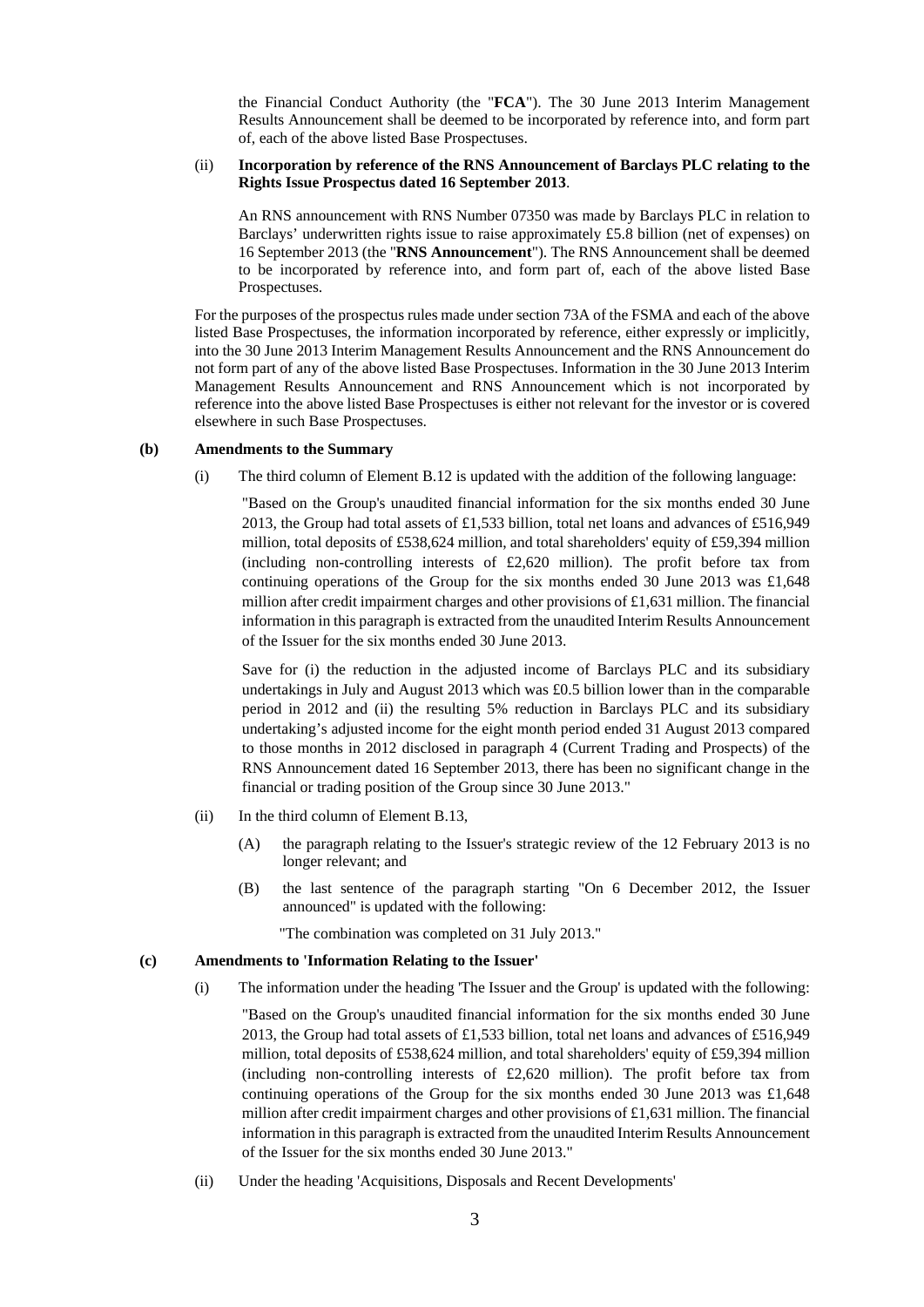- (A) the combination of the Issuer with the Absa Group Limited referred to in the first paragraph of this section was completed on 31 July 2013; and
- (B) the paragraph headed Impact of Strategic Review is no longer relevant.
- (iii) The information under the main heading 'Acquisitions, Disposals and Recent Developments' is updated with the following :

PRA Capital Adequacy Review and Barclays Leverage Plan

In March 2013 the UK Financial Policy Committee asked the UK Prudential Regulation Authority (the "**PRA**") to take steps to ensure that, by the end of 2013, major UK banks and building societies, including Barclays, held capital resources equivalent to 7% of their risk weighted assets. The PRA's calculation of capital adequacy was based on CRD IV definitions, applying them on a fully loaded basis with further prudential adjustments.

The PRA published its assessment in June 2013, further to which Barclays announced that it could meet the adjusted 7% fully loaded Common Equity Tier 1 ratio target set by the PRA by December 2013, through planned balance sheet actions and retained earnings generation, in line with Barclays' existing Transform programme.

As part of its review, the PRA also introduced a 3% leverage ratio target, calculated as fully loaded CET1 capital (after further prudential adjustments), together with any further issuance of qualifying Additional Tier 1 securities, and divided by a CRD IV leverage exposure measure (the "**PRA Leverage Ratio**"). As at 30 June 2013, the Group's adjusted fully loaded CRD IV leverage ratio was 2.2%, representing an estimated leverage gap of £12.8 billion of capital in order to meet the 3% target.

In July 2013, the PRA requested that Barclays plan to achieve a 3% PRA Leverage Ratio target by 30 June 2014, ahead of the anticipated CRD IV deadline for compliance in 2018. In order to achieve the target within the PRA's expected timeframe the Group formulated and agreed with the PRA a plan comprised of capital management and leverage exposure actions which was announced on 30 July 2013. The plan announced by the Group included an underwritten rights issue, measures to reduce the Issuer's CRD IV leverage exposure, and the continued execution of the Group's capital plan with the issuance of CRD IV qualifying Additional Tier 1 securities.

On 30 July 2013, the PRA announced that it had agreed and welcomed the Group's plan, and concluded that it was a credible plan to meet a PRA Leverage Ratio of 3% by end of June 2014 without cutting back on lending to the real economy.

(iv) The Financial Services (Banking Reform) Bill (the "**Bill**") has completed its passage through the House of Commons and is currently before the House of Lords. On 8 May 2013 the UK Government published draft secondary legislation to implement the underlying Bill.

The following information updates this matter further:

"On 19 June 2013 the Parliamentary Commission on Banking Standards (PCBS) published its final report on the UK Banking sector, which is expected to result in further changes to draft primary and secondary legislation. The PCBS report recommends, amongst other things: (i) a new 'senior persons' regime for individuals in the banking sector to ensure full accountability for decisions made; (ii) reforms to the remuneration of senior management and other influential bank staff to better align risk and reward; and (iii) sanctions and enforcement, including a new criminal offence of reckless misconduct. The UK Government published its response to the PCBS report on 8 July 2013, in which it endorses the report's principal findings and commits to implementing a number of its recommendations."

(v) Other matters of structural reform that are being considered or proposed by regulators and which could have a significant impact on the future legal entity structure, business mix and management of the Barclays PLC group (and which shall update the information under the heading 'Competition and Regulatory Matters') are:

– The EU High Level Expert Group Review (the "**Liikanen Review**") on reform of the structure of the EU banking sector, which includes recommendations for the mandatory separation of proprietary trading and other high-risk trading activities (subject to thresholds) from deposit taking banks. The EU Commission is considering the impact of the Liikanen Review's recommendations on growth and the safety and integrity of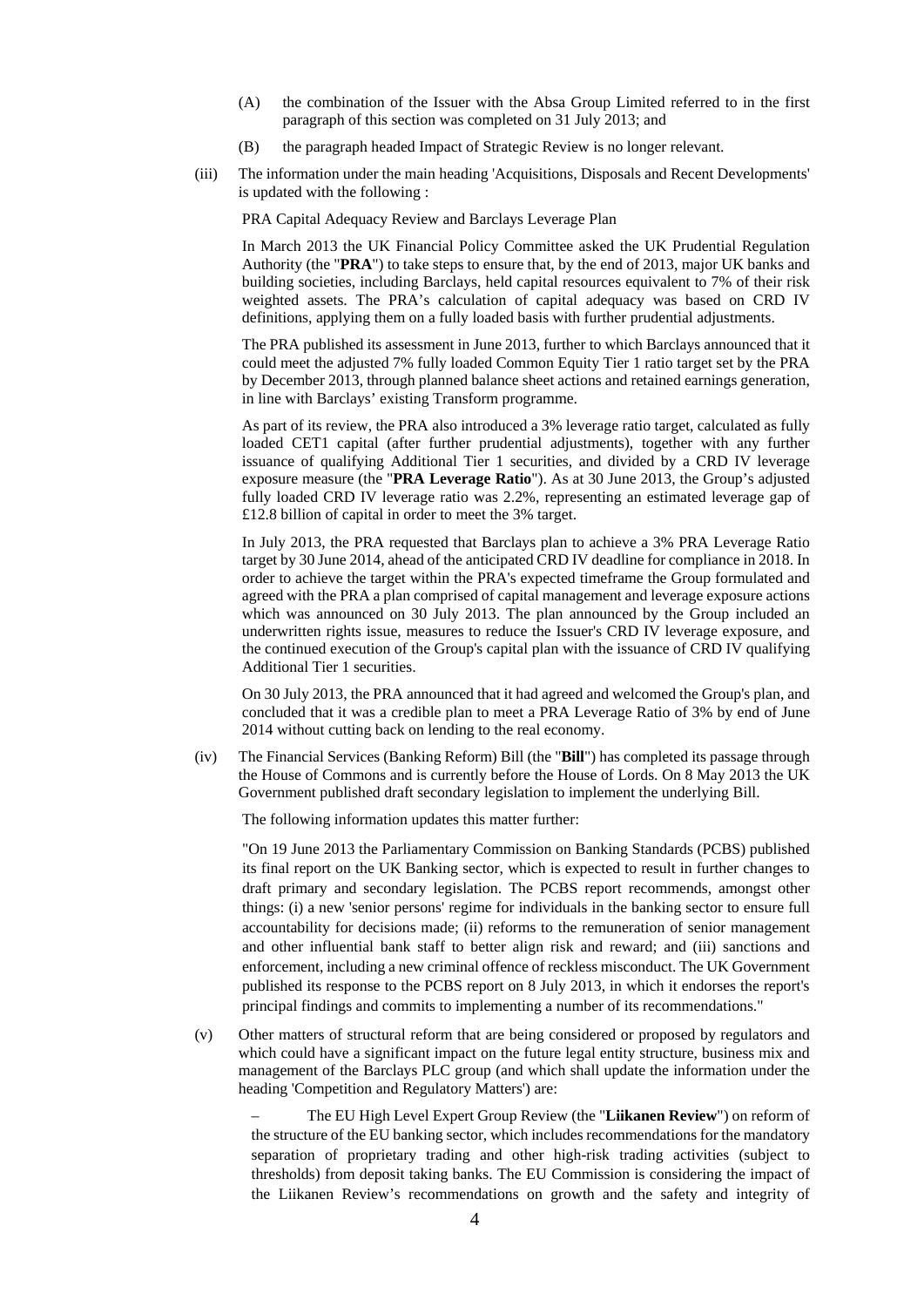financial services in the EU, particularly in light of its current proposed legislative reforms, and will publish proposals on structural separation of banks in Q3 2013. Legislation is not expected to be finalised until 2015, at the earliest;

– US Federal Reserve proposals to implement section 165 of the Dodd-Frank Act to require the US subsidiaries of foreign banks operating in the US to be held under a US intermediate holding company subject to a comprehensive set of prudential, supervisory and local capital requirements prescribed by US regulators, and to implement Section 166 (early remediation requirements). Under the current proposals, the intermediate holding company would be required to meet the enhanced prudential standards and early remediation requirements that are, to a large degree, the same as those applicable to similar US bank holding companies, including some requirements previously assessed as not being applicable to the Group. The US Federal Reserve proposals if adopted in their current form have the potential to significantly increase the absolute and regulatory costs of the Group's US operations. It is also possible that the implementation of section 165 could have a more onerous effect in relation to the US subsidiaries of foreign banks than on US bank holding companies;

– The so-called "Volcker Rule" in the US which will, once effective, significantly restrict the ability of US bank holding companies and their affiliates, and the US branches of foreign banks, to conduct proprietary trading in securities and derivatives as well as certain activities related to hedge funds and private equity funds. In October 2011, US regulators proposed rules to implement the Volcker Rule. Those rules have not yet been finalised. Analysis continues of the proposals, but it is clear that compliance with them could entail significant additional compliance and operational costs for the Group. Whilst the statutory Volcker Rule provisions officially took effect in July 2012, the Group has until the end of the conformance period, currently set for July 2014 (subject to possible extensions), in order to conform its activities to the requirements of the rule; and

– The European Commission's proposal for a directive providing for a new EU framework for the recovery and resolution of credit institutions and investment firms (the "**Recovery and Resolution Directive**" or "**RRD**").

These laws and regulations and the way in which they are interpreted and implemented by regulators may have a number of significant consequences for Barclays PLC, including changes to how and where capital and funding is raised and deployed within the Barclays PLC group, increased requirements for loss-absorbing capacity within the Barclays PLC group and/or at the level of certain legal entities or sub-groups within the Barclays PLC group and potential modifications to its business mix and model (including potential exit of certain business activities.

(vi) The matter referred to under the heading "Interchange", regarding investigations by the Office of Fair Trading and other competition authorities into Visa and MasterCard credit and debit interchange rates and the potential fines, litigation action and/or proposals for new legislation which may result from such investigations, may be updated further with the following information:

"The Group receives interchange fees, as a card issuer, from providers of card acquiring services to merchants. The Group may be required to pay fines or damages and could be affected by legislation amending interchange rules."

(vii) Under the heading 'London Interbank Offered Rate', the following information updates this matter:

"Following the settlements announced on 27 June 2012, 38 US state attorneys general commenced their own investigations into LIBOR, EURIBOR and the Tokyo Interbank Offered Rate. The New York Attorney General, on behalf of this coalition of attorneys general, issued a subpoena dated 17 July 2012 to the Issuer (and subpoenas to a number of other banks) to produce wide-ranging information and has since issued additional information requests to the Issuer for both documents and transactional data.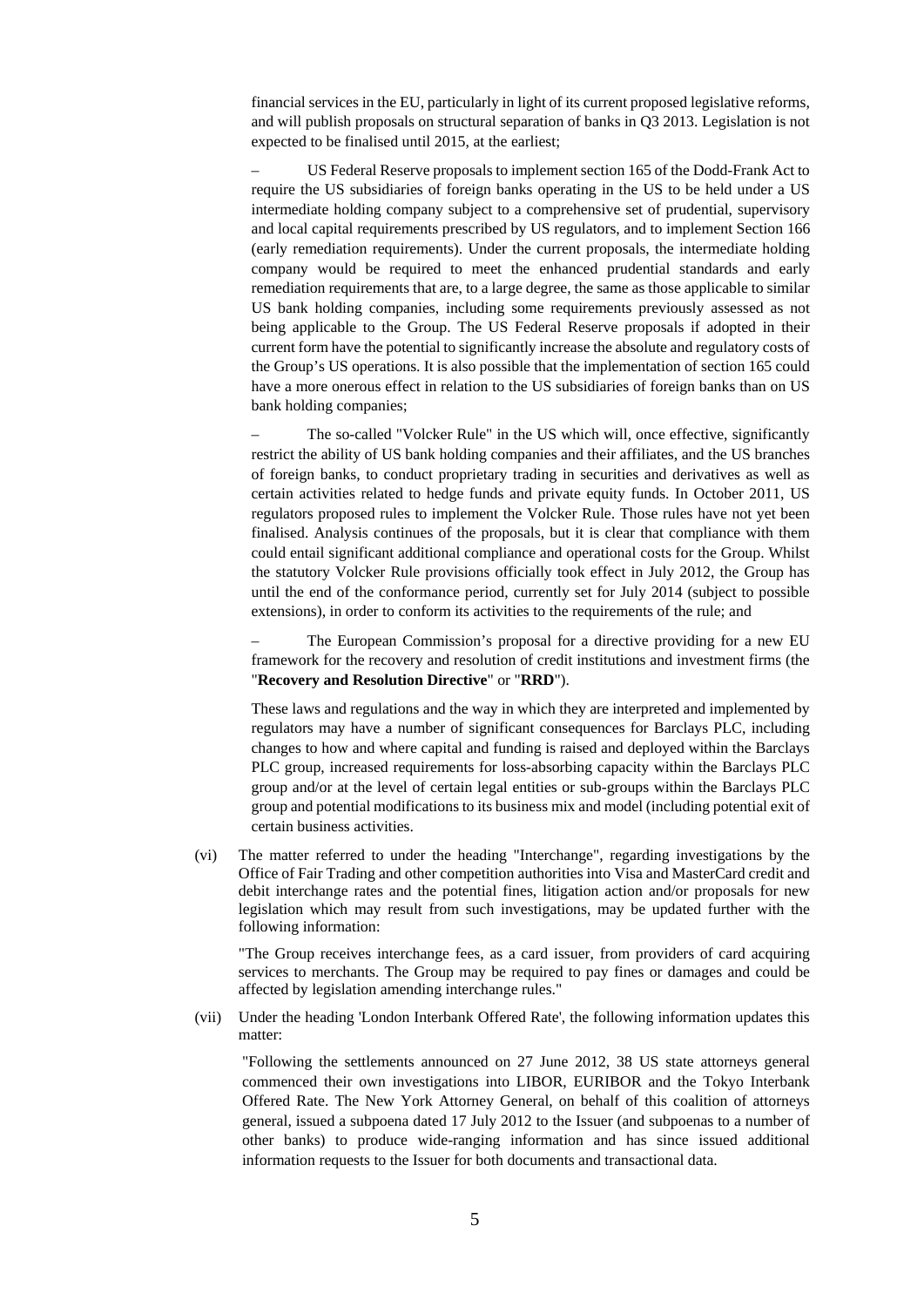The Issuer is responding to these requests on a rolling basis. In addition, following the settlements the SFO announced on 6 July 2012 that it had decided formally to accept the LIBOR matter for investigation, in respect of which the Issuer has received and continues to respond to requests for information.

The European Commission has also been conducting investigations into the manipulation of, among other things, EURIBOR. Barclays PLC is a party to the European Commission's EURIBOR investigation and continues to cooperate. The European Commission has publicly stated that it hopes to be ready to adopt a decision in respect of its investigations towards the end of 2013.

The CFTC and the FCA are also conducting separate investigations into historical practices with respect to ISDAfix, amongst other benchmarks. The Issuer has received and continues to respond to subpoenas and requests for information from the CFTC."

- (viii) Under the heading 'Interest Rate Hedging Product Redress',
	- (A) the information regarding the Issuer's current analysis is updated with the following information:

"There are approximately 4,000 retail clients or private customers to which interest rate hedging products were sold within the relevant timeframe, of which approximately 2,900 have been categorised as non-sophisticated under the terms of the agreement. As at 31 December 2012, a provision of £850 million had been recognised, reflecting management's best estimate of future redress to customers categorised as non-sophisticated and related costs. The estimate was based on an extrapolation of the results of the initial pilot exercise across the population. The provision recognised in the balance sheet as at 31 December 2012 was £814 million, after utilisation of £36 million during 2012, primarily related to administrative costs."; and

(B) the information is further updated with the following:

"During 2013, additional cases have been reviewed providing a larger and more representative sample upon which to base the Issuer's provision. As a result, an additional provision of £650 million was recognised as at 30 June 2013, bringing the cumulative expense to £1,500 million. As at 30 June 2013, the provision on the balance sheet was £1,349 million reflecting cumulative utilisation of £151 million. No provision has been recognised in relation to claims from retail clients or private customers categorised as sophisticated, which are not covered by the redress exercise, or incremental consequential loss claims from customers categorised as non-sophisticated. These will be monitored and future provisions will be recognised to the extent an obligation resulting in a probable outflow is identified.

While the Group expects that the provision as at 30 June 2013 will be sufficient to cover the full cost of completing the redress, the appropriate provisions level will be kept under review and it is possible that the eventual costs could materially differ to the extent experience is not in line with management estimates."

(ix) Under the heading 'Payment Protection Insurance Redress', the information regarding the 20 April 2011 judicial review proceedings is updated with the following:

"Following the conclusion of the 2011 Judicial Review regarding the assessment and redress of payment protection insurance ("**PPI**"), a provision for PPI redress of £1.0 billion was raised in May 2011 based on FSA guidelines and historic industry experience in resolving similar claims. Subsequently, further provisions totalling £1.6 billion were raised during 2012.

Due to the rate of decline in monthly claims volumes being less than previously expected, an additional provision of £1.35 billion was recognised in June 2013 (bringing the total provisions to £3.95 billion) to reflect updated assumptions regarding future claims volumes, including a provision for operational costs through to December 2014. As at 30 June 2013 £2.3 billion of the provision has been utilised, leaving a residual provision of £1.65 billion.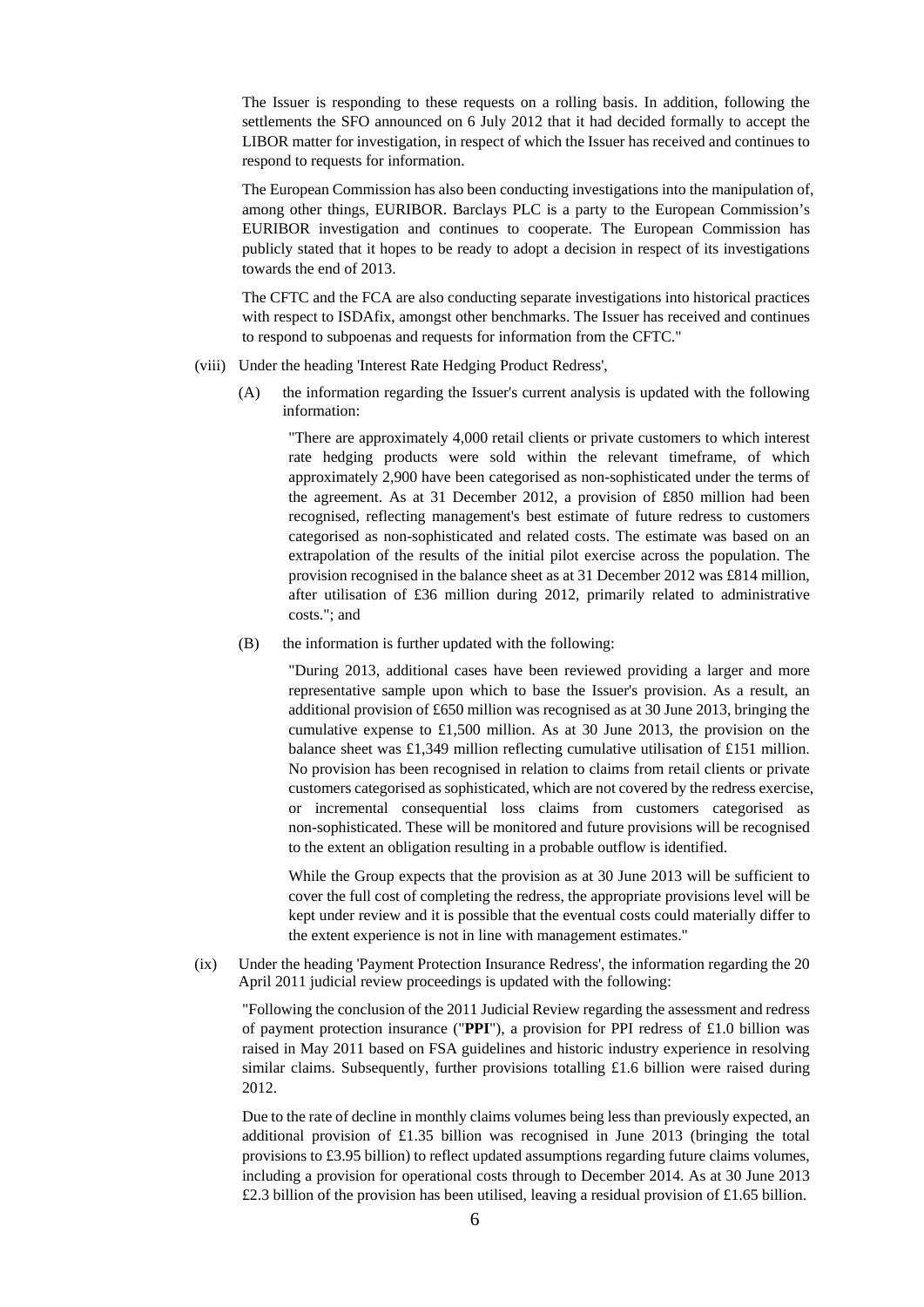The basis of the current provision is calculated from a number of key assumptions which continue to involve significant management judgement and modelling:

- Customer initiated claim volumes claims received but not yet processed and an estimate of future claims initiated by customers where the volume is anticipated to decline over time
- Proactive response rate volume of claims in response to proactive mailing
- Uphold rate the percentage of claims that are upheld as being valid upon review
- Average claim redress the expected average payment to customers for upheld claims based on the type and age of the policy / policies

The provision also includes an estimate of the Group's claims handling costs and those costs associated with claims that are subsequently referred to the FOS. "

(x) Under the heading 'FERC Investigation', the Order and Notice referred to also asserted proposed civil penalties and profit disgorgement to be paid by the Issuer. The information on the FERC's proposed penalties payable by the Issuer is updated with the following information:

"On 16 July 2013 the FERC issued an Order Assessing Civil Penalties in which it assessed a US\$ 435 million civil penalty against the Issuer and ordered the Issuer to disgorge an additional US\$ 34.9 million of profits plus interest (both of which are consistent with the amounts proposed in the Order and Notice). In order to attempt to collect the penalty and disgorgement amount, FERC must file a civil action in federal court, which could occur at any time on or after the date of this Prospectus Supplement. In September 2013, the Issuer was contacted by the criminal division of the United States Attorney's Office in the Southern District of New York and advised that such office is looking at the same conduct at issue in the FERC matter. "

(xi) New information regarding the Credit Default Swap ("**CDS**") Antitrust Investigations supplements the disclosure about competition and regulatory matters with the following information:

"Both the European Commission and the DOJ-AD have commenced investigations in the CDS market (in 2011 and 2009, respectively). On 1 July 2013 the European Commission addressed a Statement of Objections to the Issuer and 12 other banks, Markit and ISDA. The case relates to concerns that certain banks took collective action to delay and prevent the emergence of exchange traded credit derivative products. If the European Commission does reach a decision in this matter it has indicated that it intends to impose sanctions. The European Commission's sanctions can include fines. The DOJ-AD's investigation is a civil investigation and relates to similar issues. Putative class actions alleging similar issues have also been filed in the US. The timing of these cases is uncertain and it is not possible to provide an estimate of the potential financial impact of this matter on the Group."

(xii) Under the heading 'Other Regulatory Investigations', information relating to the investigation of the FCA and the Serious Fraud Office into certain commercial agreements between the Issuer and Qatari interests may be updated with the following:

"The FCA issued Warning Notices against Barclays PLC and the Issuer on 13 September 2013.

The existence of the advisory services agreement entered into in June 2008 was disclosed but the entry into the advisory services agreement in October 2008 and the fees payable under both agreements, which amount to a total of £322 million payable over a period of five years, were not disclosed in the announcements or public documents relating to the capital raisings in June and November 2008. While the Warning Notices consider that Barclays PLC and the Issuer believed at the time that there should be at least some unspecified and undetermined value to be derived from the agreements, they state that the primary purpose of the agreements was not to obtain advisory services but to make additional payments, which would not be disclosed, for the Qatari participation in the capital raisings. The Warning Notices conclude that Barclays PLC and the Issuer were in breach of certain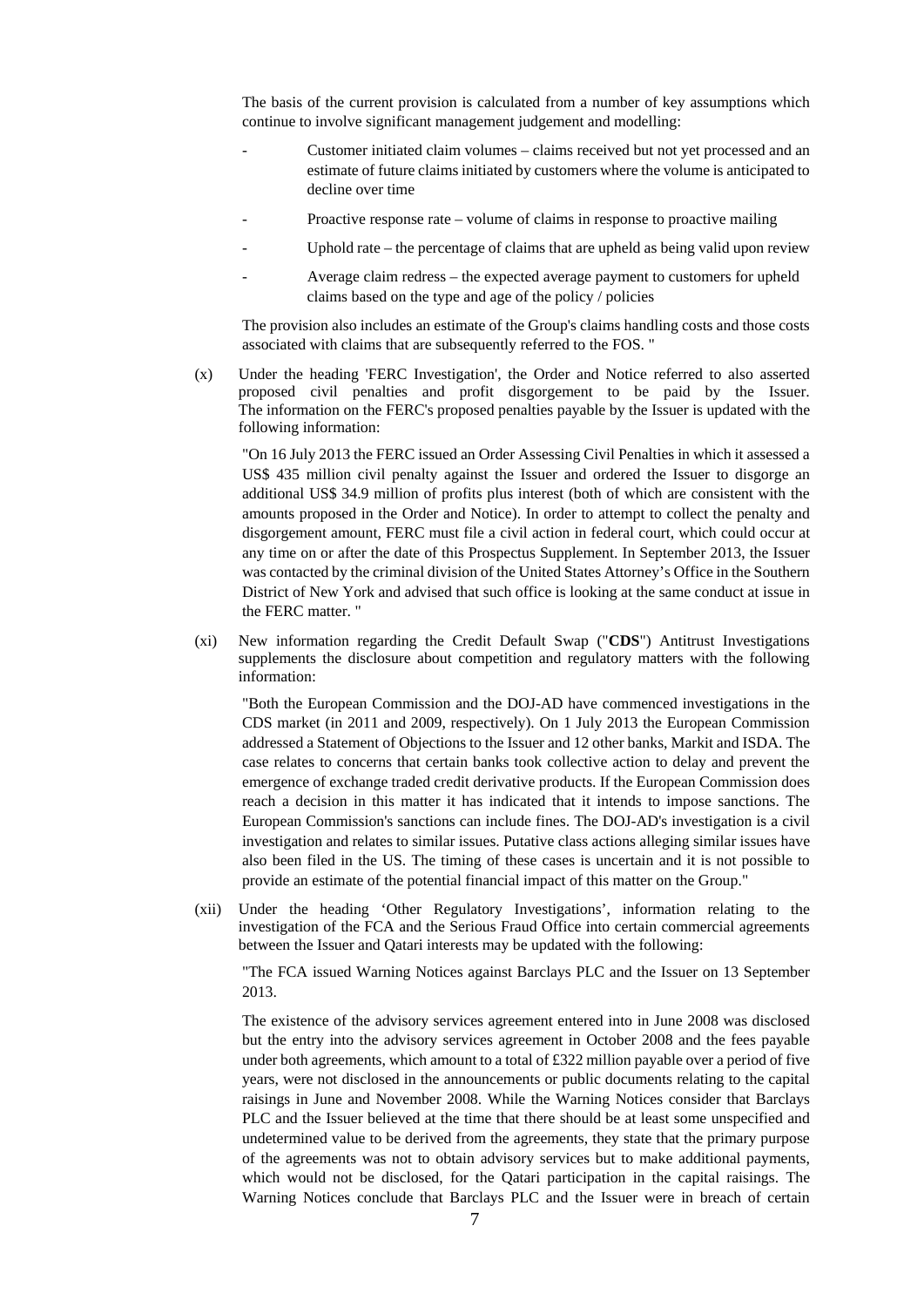disclosure-related Listing Rules and Barclays PLC was also in breach of Listing Principle 3 (the requirement to act with integrity towards holders and potential holders of Barclays PLC's shares). In this regard, the FCA considers that Barclays PLC and the Issuer acted recklessly. The financial penalty in the Warning Notices against the Barclays PLC group is £50 million. However, Barclays PLC and the Issuer continue to contest the findings.

The Serious Fraud Office investigation is at an earlier stage and the Group has received and continues to respond to requests for further information.

Additionally, with regard to the Department of Justice and the US Securities Exchange Commission, these bodies are also investigating the commercial agreements referred to under this heading and the US Federal Reserve has requested to be kept informed of these matters. "

- (xiii) Frits van Paasschen is a new Non-Executive Director of the Group. His principal activity outside the group is as the CEO and President of Starwood Hotels and Resorts Worldwide. Mike Ashley is a new Non-Executive Director of the Group. Chris Lucas is no longer Group Finance Director.
- (xiv) Under the heading 'Lehman Brothers' within the section 'Legal Proceedings',
	- (A) the information regarding the assets required as part of the acquisition is updated with the following information:

"Approximately US\$ 4.5 billion (£3.0 billion) of the assets acquired as part of the acquisition had not been received by 30 June 3013, approximately US\$ 3.4 billion (£2.3 billion) of which have been recognised as a receivable on the balance sheet as at 30 June 2013. The receivable reflects an increase of US\$ 0.4 billion (£0.3 billion) recognised in profit or loss during the period, primarily as a result of greater certainty regarding the recoverability of US\$ 769 million (£0.5 billion) from the Trustee in respect of LBI's 15c3-3 reserve account assets. On 16 July 2013, the Trustee paid this amount to BCI. This results in an effective provision as of 30 June 3013 of US\$ 1 billion (£0.7 billion) against the uncertainty inherent in the litigation and issues relating to the recovery of certain assets held by institutions outside the United States.";

(B) information regarding the Issuer's estimates of the Trustee's position to satisfy all customer claims is updated with the following information:

"On 7 June 2013, the Trustee announced that he was commencing additional distributions to former securities customers of LBI and would continue to make distributions until all customer claims have been fully paid. On 2 July 2013, the Trustee notified BCI that such distributions were 'substantially complete'. Pursuant to a Stipulation and Order dated 24 April 2013, the Trustee had previously reserved US\$ 5.6 billion  $(£3.7$  million) which was to be available to pay any amounts ultimately due to BCI, including the US\$ 507 million (£0.3 billion) in respect of ETD Margin and the US\$ 769 million (£0.5 billion) in respect of LBI's 15c3-3 reserve account asset. On 16 July 2013, the Trustee paid BCI the US\$ 769 million (£0.5 billion).

The US\$ 3.4 billion (£2.3 billion) recognised on the Issuer's balance sheet as at 30 June 2013 is consistent with a scenario in which the District Court's rulings are unaffected by future proceedings, but conservatively assuming no recovery by BCI of any of the ETD Margin not yet recovered by BCI or the Trustee that is held or owed by institutions outside the United States. In such case, to the extent BCI recovers ETD Margin held or owed by institutions outside of the United States, the value of such recovered margin would therefore result in a gain to BCI. However, there remains a significant degree of uncertainty with respect to the value of such ETD Margin to which BCI is entitled or that BCI may recover. In a worst case scenario in which the Court of Appeals reverses the District Court's rulings and determines that Barclays PLC is not entitled to any of the clearance box assets Barclays PLC estimates that, after taking into account its effective provision, its total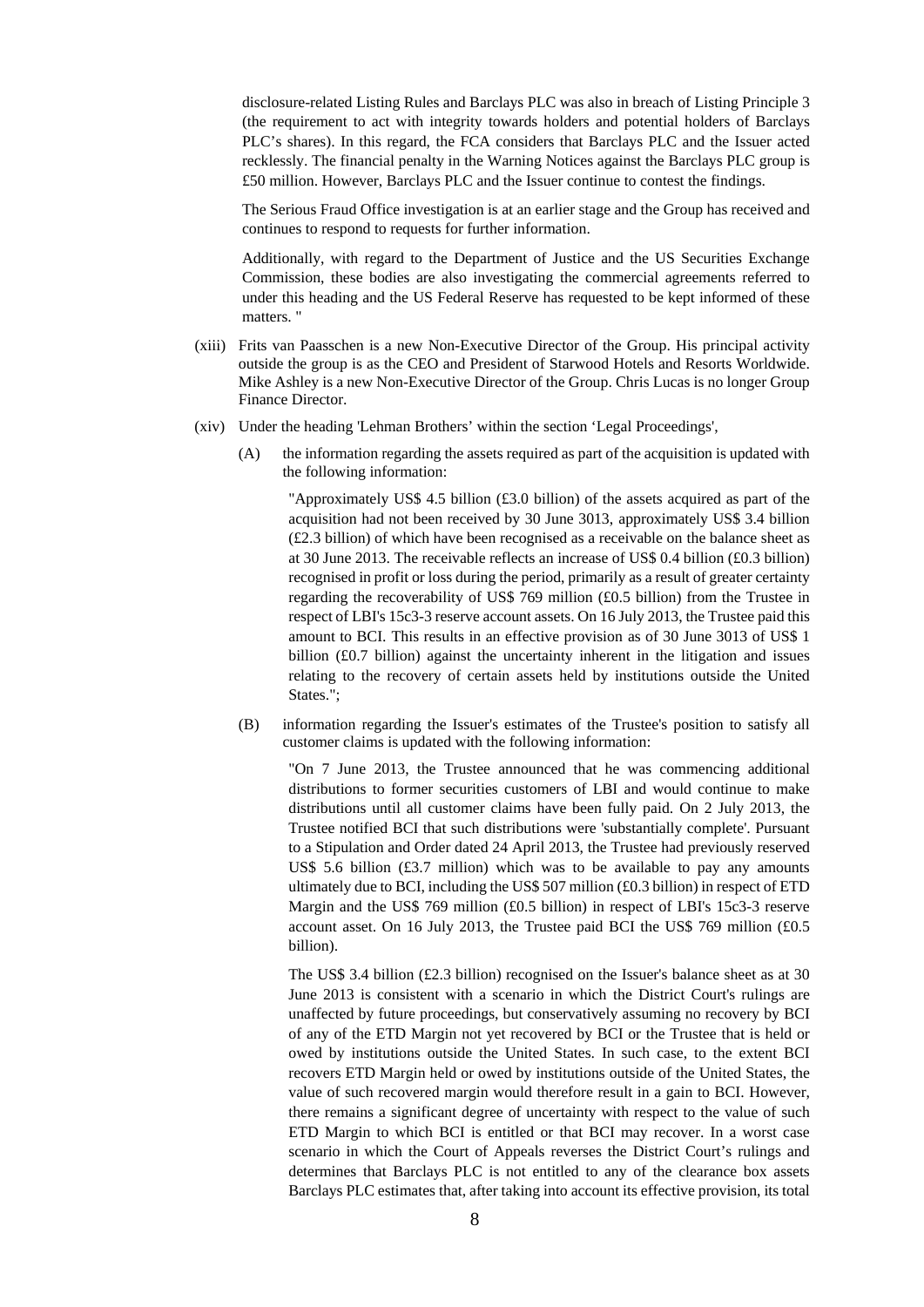losses would be approximately \$6.0 billion (£4.0 billion). Approximately, \$3.3 billion (£2.2 billion) of that loss would relate to Clearance Box Assets and ETD Margin previously received by Barclays PLC and pre-judgement and post-judgement interest on such clearance box assets and ETD Margin that would have to be returned or paid to the Trustee. In this context, Barclays PLC is satisfied with the valuation of the asset recognised on its balance sheet and the resulting level of effective provision."

(xv) Under the heading 'American Depository Receipts', the litigation referred to may be updated with the following information:

"On 19 August 2013, the Second Circuit upheld the dismissal of the plaintiffs' claims related to the series 2, 3 and 4 offerings finding that they were time barred. However, the Second Circuit ruled that the plaintiffs should have been permitted to file an amended complaint in relation to the series 5 offering claims. The actions have been sent back to the Court by the Second Circuit and the plaintiffs have been granted leave to file their amended complaint as it relates to the series 5 offering claims."

- (xvi) The Ontario Court's decision under the heading 'Devonshire Trust' has since been appealed by the Issuer. This appeal was dismissed by the Court of Appeal on 26 July 2013. The Issuer is considering its options with respect to the appeal. If the Court of Appeal's decision were to be unaffected by future proceedings, Barclays Bank estimates that its loss would be approximately C\$500 million, less any impairment provisions recognised to date. Barclays has updated these provisions to take full account of the Court of Appeal's decision.
- (xvii) Under the heading 'LIBOR Civil Actions', the following information updates the situation:

"The majority of the US Dollar LIBOR cases are consolidated before the District Court. On 29 March 2013, the District Court issued a decision dismissing the majority of claims against the Issuer and other panel bank defendants in six leading cases, including three proposed class actions.

Following the decision, plaintiffs in the three proposed class actions moved the District Court for permission to either file an amended complaint or appeal an aspect of the decision.

On 23 August 2013, the District Court issued an order denying the majority of the motions presented by the three proposed class action plaintiffs. As a result of this order, a proposed class action pertaining to the purchase of U.S. Dollar LIBOR-linked debt securities has been dismissed entirely; the claims alleged in a proposed class action pertaining to the purchase of U.S. Dollar-linked financial instruments on an exchange are limited to claims under the US Commodity Exchange Act; and the claims in a proposed class action relating to allegations of plaintiffs that engaged in U.S. Dollar LIBOR-linked over-the-counter transactions are limited to claims for unjust enrichment and breach of implied covenant of good faith and fair dealing. Some, but not all, aspects of the judge's decision are appealable within 30 days.

The plaintiffs in the other three actions filed a new action in state court based on the same allegations as those initially alleged in the proposed class action cases discussed above. Defendants, including the Issuer, have removed that action to federal court and are currently seeking to have it transferred back to the District Court. Additionally, a number of other actions before the District Court remain stayed, pending further proceedings in the lead actions.

Until there are further proceedings, the ultimate impact of the District Court's decision will be unclear, although it is possible that the decision will be interpreted by courts to affect other litigation, including the actions described below, some of which concern different benchmark interest rates.

An additional individual US Dollar LIBOR action was commenced on 13 February 2013 in the United States District Court for the Southern District of New York against the Issuer and other banks. Plaintiffs allege that defendants conspired to increase US Dollar LIBOR, which caused the value of bonds pledged as collateral for a loan to decrease, ultimately resulting in the sale of the bonds at the bottom of the market. This action has been assigned to a different judge in the Southern District of New York, and is proceeding on a different schedule than is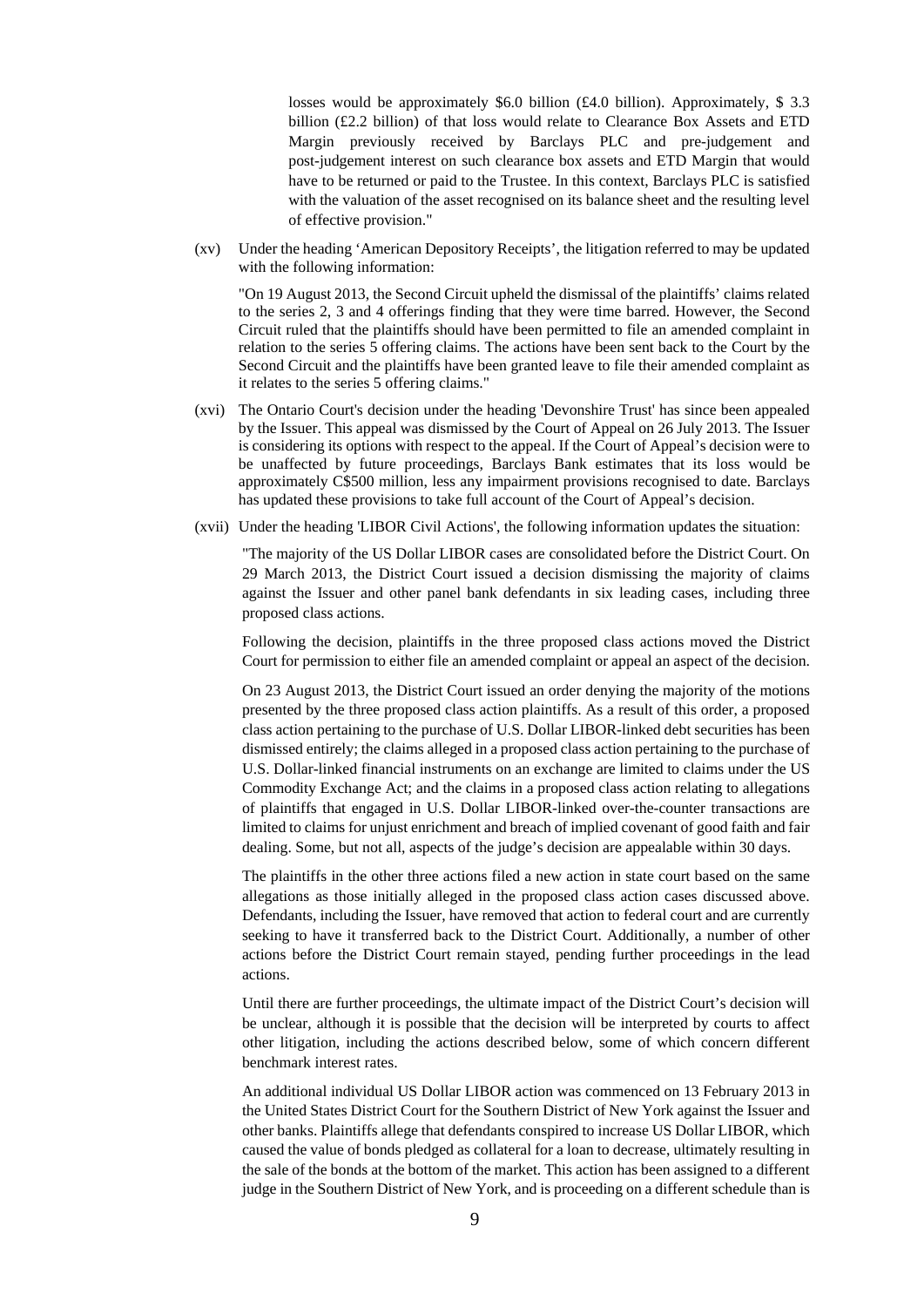the consolidated action, with a motion to dismiss to be fully submitted to the court by the end of 2013."

By way of update to the description of the additional class action relating to TIBOR, the defendants have filed a motion to dismiss, which will be fully submitted to the District Court by the end of 2013.

By way of update to the description of the additional class action relating to NYSE LIFFE EURIBOR, the plaintiffs have indicated that they plan to file an amended complaint before the end of 2013.

Additionally, the leniency granted towards the Issuer by the Antitrust Division of the Department of Justice described under this heading has resulted in the Issuer being eligible for:

- (i) a limit on liability to actual rather than treble damages if damages were to be awarded in any civil antitrust action under US antitrust law based on conduct covered by conditional leniency; and
- (ii) relief from potential joint-and-several liability in connection with such civil antitrust action, subject to the Issuer satisfying the DOJ and the court presiding over the civil litigation of its satisfaction of its cooperation obligations.
- (iii) The complaint brought against the Issuer and four other defendants in connection with the Issuer's role as a contributor panel bank to LIBOR was dismissed in its entirety on 13 May 2013. The Plaintiffs' motion for reconsideration of that dismissal was denied on 13 June 2013 and the Plaintiffs have since filed a notice of appeal with the United States Court of Appeals for the Second Circuit on 12 July 2013, and the appeal will be fully submitted to the Court of Appeals by the end of 2013.

In addition to US actions, legal proceedings have been brought or threatened against the Bank in connection with alleged manipulation of LIBOR and EURIBOR, in a number of jurisdictions, including England and Wales and Italy. The number of such proceedings, the benchmarks to which they relate and the jurisdiction in which they may be brought are anticipated to increase over time.

(xviii) The following information shall update the information under the heading 'Other':

"In relation to Card Protection Plan Limited ("**CPP**"), on the 22 August 2013 the FCA announced that it had reached an agreement with CPP and 13 high street banks and credit card issuers, including Barclays PLC, for redress to be paid to customers who were mis-sold CPP's Card Protection and Identity Protection policies. As at 30 June 2013, a provision, based upon a number of assumptions including expected customer response rates, was held for the cost of redress and associated operational costs. Taking into account information known at this early stage of the redress process, Barclays PLC considers that its existing provision is adequate."

(xix) The information under the heading 'Significant Change Statement' is updated to refer to state:

"Save for (i) the reduction in the adjusted income of Barclays PLC and its subsidiary undertakings in July and August 2013 which was £0.5 billion lower than in the comparable period in 2012 and (ii) the resulting 5% reduction in Barclays PLC and its subsidiary undertaking's adjusted income for the eight month period ended 31 August 2013 compared to those months in 2012 disclosed in paragraph 4 (*Current Trading and Prospects*) of the RNS Announcement dated 16 September 2013, there has been no significant change in the financial or trading position of the Group since 30 June 2013."

### **(d) S&P Downgrade**

On 2 July 2013, S&P downgraded the Issuer's credit rating from A+/A-1 to A/A-1, principally as a result of the agency's view that there is potential for volatility in the Issuer's earnings profile as a result of challenges in the Issuer's business, economic and regulatory environment which may impact in particular the Issuer's investment banking operations.